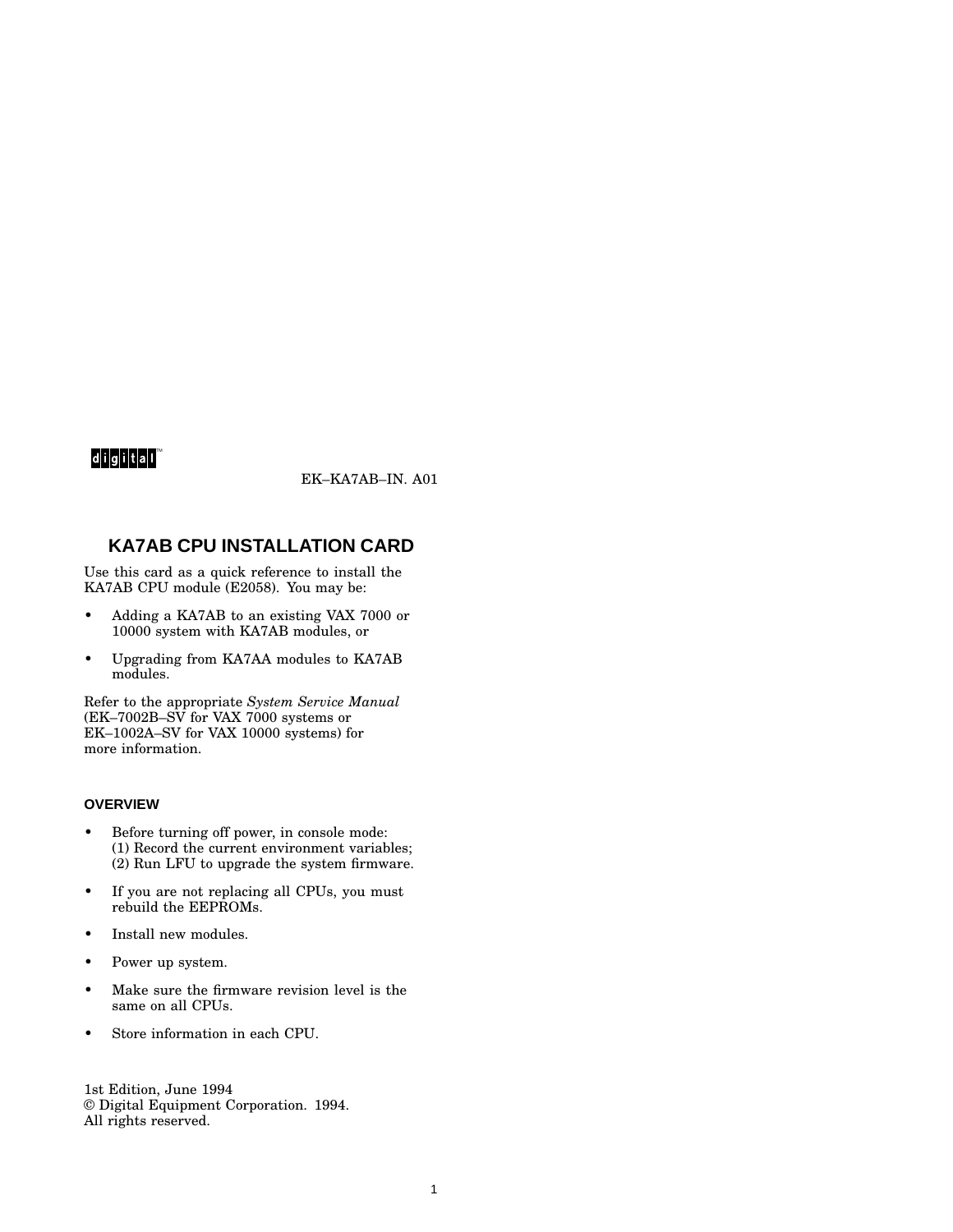# **RECORD SYSTEM INFORMATION AND UPDATE FIRMWARE**

To get a printout of the current environment variables, enter **show \*** .

Before upgrading the system, run the Loadable Firmware Update (LFU) Utility to upgrade the firmware on existing modules.

1. Start LFU by booting the console CD on the InfoServer. For example,

#### >>> **boot exa0 -file ISL\_LVAX\_Vnn**

where *nn* is the version number. The ISL file name must be typed in upper case.

- Enter 3, to select Choose Service from the Function menu.
- Enter 1, to select Find Services from the Option menu.
- Enter the number of the service, for example, VAX7000\_Vnn.
- 2. LFU starts, displays a summary of its commands, and issues its prompt (Function?).
- 3. Use the **update \*** command to upgrade the firmware on all modules to the latest version.
- 4. Exit LFU.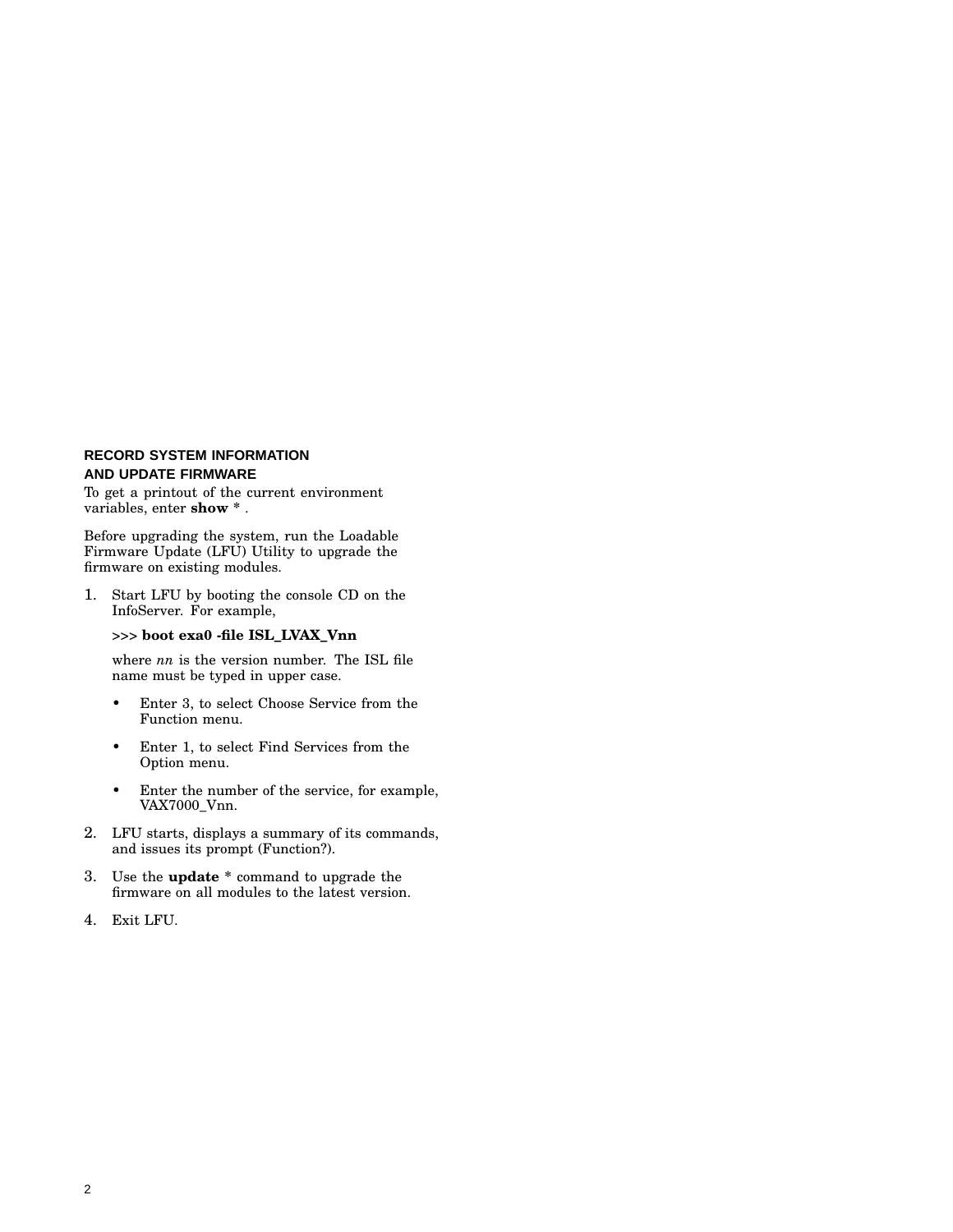#### **BUILD EEPROMS—IF NOT REPLACING ALL CPU MODULES**

Updating a CPU module with LFU requires rebuilding the EEPROM to match the format of the new firmware. Issue the **build eeprom** command to each CPU and supply the information.

P00>>> build EEPROM Create new EEPROM image [Y/(N)]? y

Creating new EEPROM image

Use the **set cpu** command to connect the console terminal to each CPU.

P00>>> set cpu 1 cpu set to 1 P01>>> build EEPROM

The **build eeprom** command causes all settings to revert to default settings after a system reset.

#### **DETERMINE WHERE TO INSTALL MODULES**

Determine the new configuration for modules in the LSB card cage. The number of CPUs determines where the memory will be installed. The first CPU module is installed in slot 0, and the first memory module in slot 7. CPUs are then installed in slots 1 through 3 and then in the rear in open slots with the highest node ID numbers. Memory modules are installed next to filled slots, alternating between the front and back.



BXB-0094B-92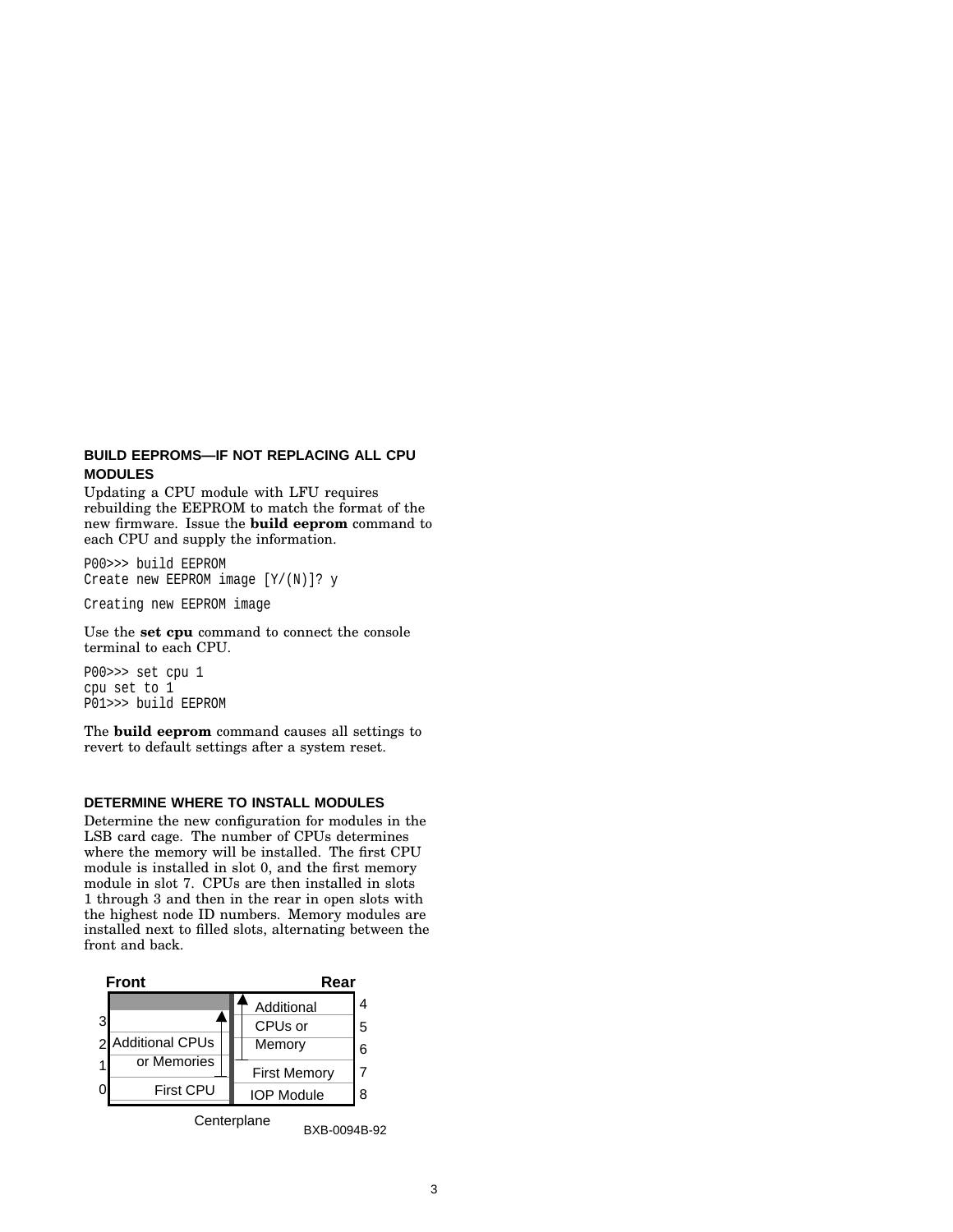# **INSTALL KA7AB CPU MODULE(S)**

- 1. Turn the keyswitch to Disable and wait for the control panel yellow Fault LED to stop flashing. When the LED stops flashing, power has been removed from the LSB backplane and you may safely proceed.
- 2. Open the cabinet doors.
- 3. Put on an antistatic wrist strap. You must wear a wrist strap when you handle any modules.
- 4. Release the plate covering the LSB card cage by loosening the two screws at the top of the plate. The plate is hinged and is supported by a cable.
- 5. Remove the filler modules from the slots where modules will be installed.
- 6. On the module to be installed, pull out the two black restraining clips to the right and pull the two levers out until they are perpendicular to the front edge of the module.
- 7. Pick up the module to be installed. Align the bottom tracks of the module with the tracks in the card cage slot. Align the top ridge of the module with the track at the top of the card cage slot.

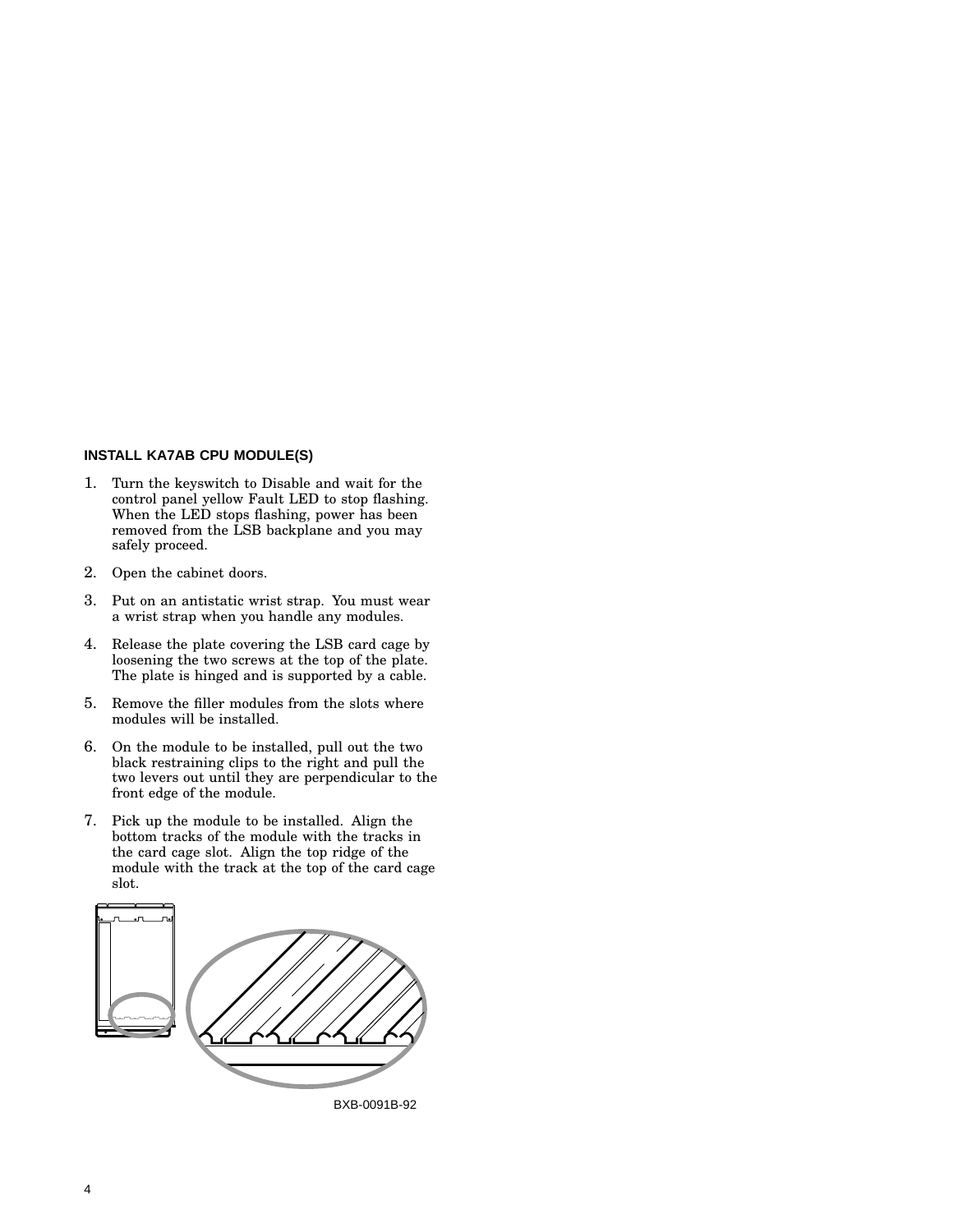- 8. Holding the module level, gently guide it into the card cage. If you encounter any resistance, check the alignment of the tracks and reinsert the module. When the module is fully inserted, the front of the module will be flush with the card cage. The module does not click when it is fully inserted.
- 9. Holding the two metal tabs, push both of them toward the edge of the module simultaneously. Check that the ends of the metal tabs are fitting into the guides of the cage slot.
- 10. Snap the black restraining clips across the levers to secure the module.
- 11. Check that filler modules are placed in all unused slots.
- 12. Close and secure the card cage cover by tightening the two screws.
- 13. Close the cabinet doors.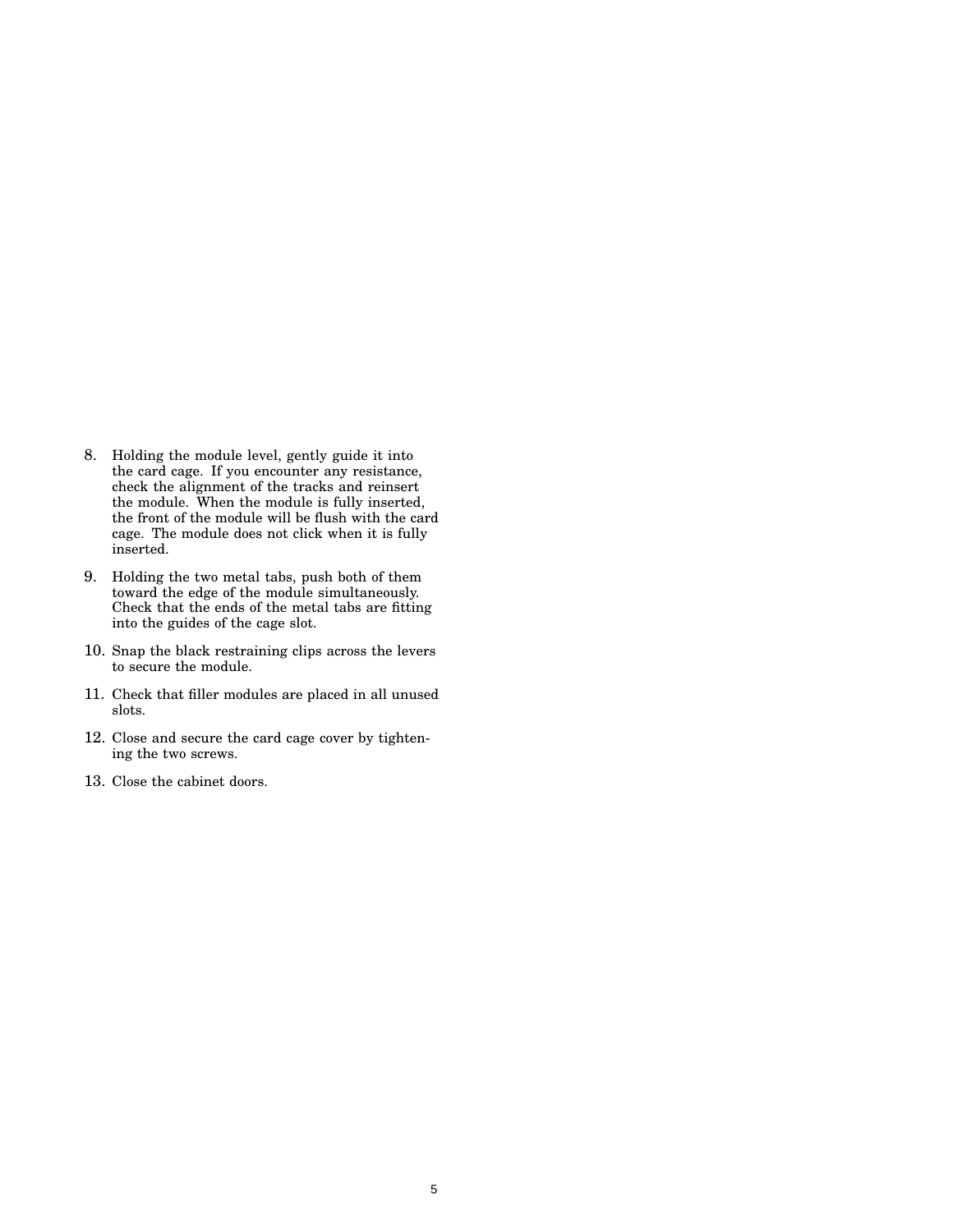#### **VERIFY THE SYSTEM**

Power up the system by turning the keyswitch from Disable to Enable or Restart. Power sequencing begins, and the system runs self-test.

Check the self-test display to make sure that the system recognizes the new modules. One processor and one memory module were added, at nodes 1 and 6, respectively.

| Е | D | с | $\overline{B}$ | А | 9 | 8         | 7    | 6        | 5                        | $\overline{\mathbf{4}}$ | з | $\overline{\mathbf{2}}$ | 1 | 0         | #<br>NODE       |
|---|---|---|----------------|---|---|-----------|------|----------|--------------------------|-------------------------|---|-------------------------|---|-----------|-----------------|
|   |   |   |                |   |   | А         | М    | М        | $\bullet$                | ٠                       | ٠ | $\bullet$               | ₽ | Р         | TYP<br>4        |
|   |   |   |                |   |   | $\circ$   | ٠    | +        |                          |                         |   |                         | + | +         | ST1             |
|   |   |   |                |   |   | $\bullet$ | ٠    |          |                          |                         | ٠ |                         | Е | в         | <b>BPD</b>      |
|   |   |   |                |   |   | $\circ$   | ٠    | +        |                          |                         |   |                         | + | +         | ST2             |
|   |   |   |                |   |   | ٠         | ۰    |          |                          | ٠                       | ٠ | ٠                       | Е | в         | <b>BPD</b>      |
|   |   |   |                |   |   | ÷         | ٠    | +        |                          |                         |   |                         | + | $\ddot{}$ | ST <sub>3</sub> |
|   |   |   |                |   |   |           |      |          |                          |                         |   |                         | Е | в         | <b>BPD</b>      |
|   |   |   |                |   |   |           |      |          |                          |                         |   |                         |   |           |                 |
|   |   |   |                |   |   |           |      |          |                          |                         |   |                         |   |           |                 |
| ٠ |   | ٠ |                |   |   | +         |      | ٠        |                          |                         |   |                         | + |           | CO XMI +        |
| + | ٠ |   | +              |   |   | +         | ۰    |          | +                        | ٠                       |   |                         | + |           | $C1$ XMI +      |
| ٠ |   |   |                |   |   |           |      |          |                          |                         |   |                         | ٠ |           | C <sub>2</sub>  |
| ۰ |   |   |                |   |   |           |      |          |                          |                         |   |                         |   |           | C <sub>3</sub>  |
|   |   |   |                |   |   |           |      |          |                          |                         |   |                         |   |           |                 |
|   |   |   |                |   |   |           | . A1 | A0       | $\overline{\phantom{a}}$ |                         |   |                         |   | $\bullet$ | ILV             |
|   |   |   |                |   |   |           |      | .128 128 |                          |                         |   |                         |   |           | 256MB           |

BXB-0087G-93 **P00>>> Firmware Rev=V2.0-1625 SROM Rev=V2.2-0 SYS SN=AB12345678 2 System configuration has changed since last saved configuration! 3**

 $\bf{0}$ **O** The **P** indicates that processors are at nodes 0 and 1. The **M** indicates that memory modules are at nodes 6 and 7. The **+** signs on the ST lines indicate that the modules passed their self-tests.

- **2** This line shows the firmware revision level and serial number as stored in the EEPROM of the boot processor.
- After adding modules, you need to issue the **set configuration** command to save the new system configuration. If you see this message:

ka7ab1: firmware revision mismatch V1.0-1234

all CPUs are not at the same revision level. You must update the firmware so that all CPUs have the same revision level.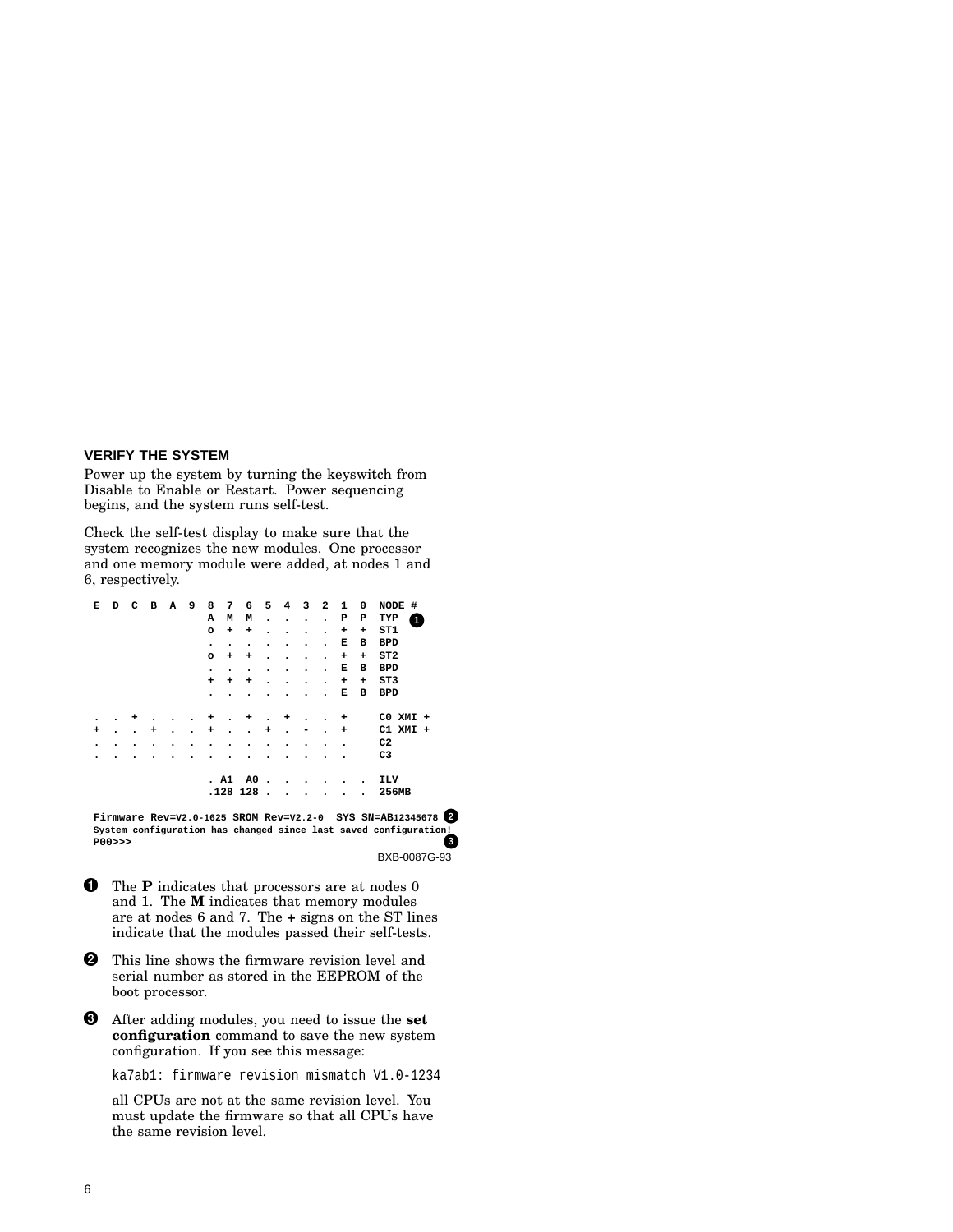# **UPDATE CONSOLE FIRMWARE WITH UPDATE -F —IF REVISIONS NOT SAME**

Use the **update -f** console command to update the FEPROMs (flash ROMs) to the version desired. If the boot processor has the console firmware version desired, you can update all CPUs at the same time.

P00>>> update -f ka7ab\* Update ka7ab1's FLASH ROMs [Y/(N)]? y Updating ka7ab1's FLASH ROMs ... done

Answer **y** for each CPU to be updated. If you update the firmware, you must also rebuild the EEPROMs on affected CPUs.

# **STORE ENVIRONMENT VARIABLES IN EEPROM**

- 1. From the primary processor issue **set <envar>** commands to restore customized environment variables.
- 2. For VAX 10000 systems issue **set system\_ variant 1**.

# **STORE INFORMATION IN EACH NEW CPU**

1. Use the **update -e** command to copy the environment variables from the primary processor to other CPU modules.

P00>>> update -e ka7ab\* Update ka7ab1's EEPROM [Y/(N)]? y Updating ka7ab1's EEPROM . . . . done

2. Use the **set cpu** command to connect the console terminal to each new CPU.

P00>>> set cpu 1 cpu set to 1 P01>>>

Do steps 3 and 4 for each new CPU.